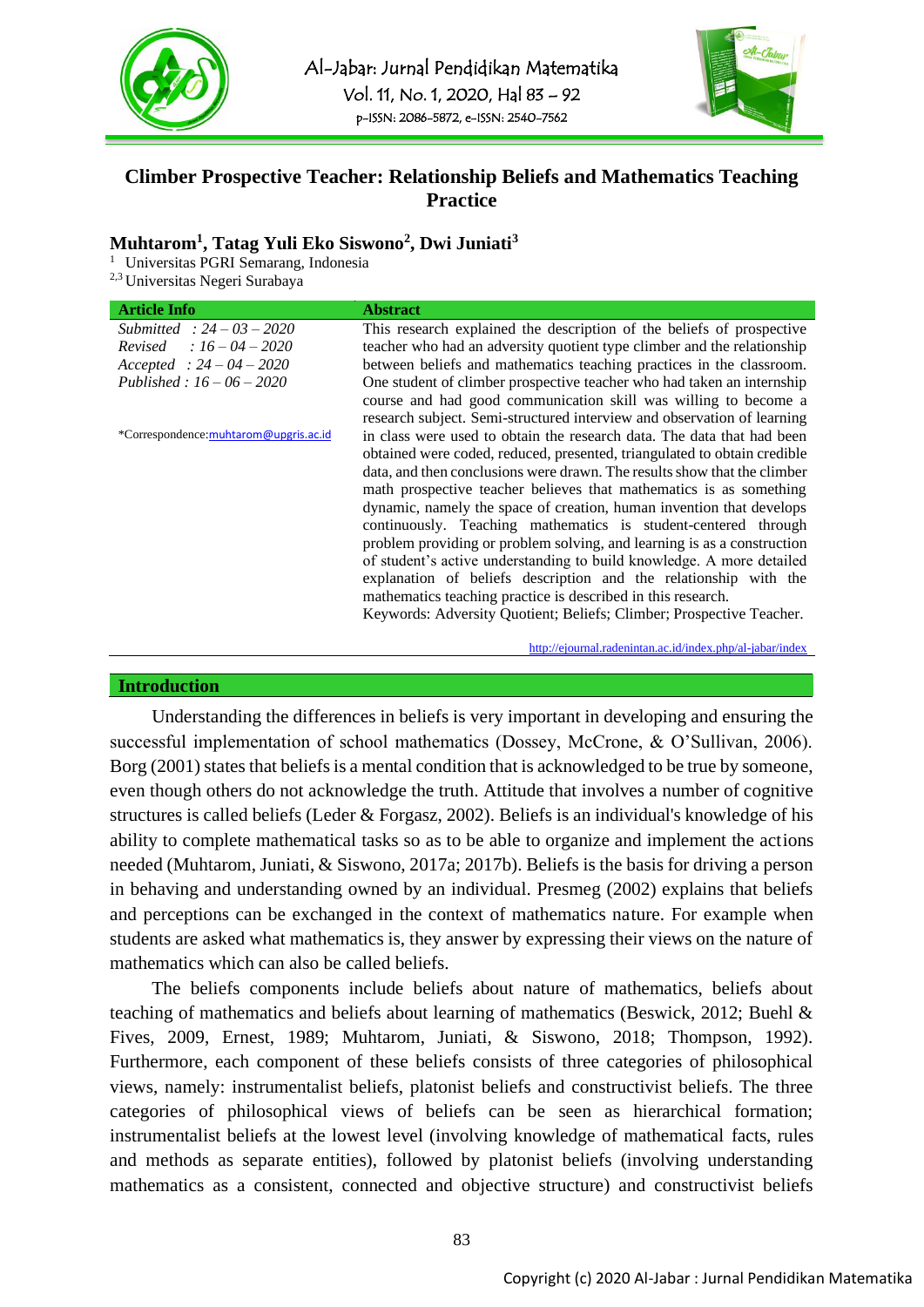(seeing mathematics as dynamically organized structures that located in a social context) (Ernest, 1989). Furthermore, Beswick (2005) explains that beliefs in the same row are considered theoretically consistent, and those in the same column have been considered by some researchers to be a continuum.

Beliefs have an influence on the practice of teaching mathematics, so there is a degree of consistency between beliefs and the learning practices that are implemented (Beswick, 2008; Muhtarom, Juniati, & Siswono, 2019; Thompson, 1992; Tsai, 2002). It shows how important beliefs are, so the teacher plays an important role in building students' beliefs. Beliefs held by a teacher are implemented in various actions during the process of implementing mathematics teaching. However, it is possible that there is something mismatch between the context of beliefs and the context in which teaching practices are carried out. Siswono, Rosyidi, Kurniasari, & Astuti (2015) state that teachers believe mathematics more as a tool, while in learning practices they believe in the view that students should see mathematics as a human activity. The inconsistency between beliefs and learning practices in the classroom can be caused by several factors, for example factors in the classroom situation, supporting facilities, students, and previous experiences. This is reinforced by Eynde, Corte & Verschaffel (2002) explaining that a person's beliefs can change because they form, change or strengthen their beliefs any time.

The fact that a person's beliefs can change and the inconsistency between beliefs and learning practices, prospective teachers when attending an internship program at school certainly cannot avoid difficulties in the practice of learning mathematics. Supardi (2013) explains the success of learning depends on how a teacher is able to overcome the existing difficulties. Intelligence in facing a difficulty includes one type of adversity quotient (Stoltz, 2000). Adversity quotient (AQ) consists of three types, namely: quitter, camper and climber. Quitter prospective teachers who reject problems and challenges give up easily. Camper prospective teachers tend not to take too much risk and are quickly satisfied with what they have achieved. Climber prospective teachers are individuals who can be relied upon to bring about change because the challenges offered make individuals develop because they dare to take risks to implement what they know and believe (Stoltz, 2000). Climber prospective teachers try to solve the challenges faced and always be optimistic that difficulties always require someone to develop.

There is no research that explains the beliefs of prospective teachers who have AQ climber and the influence of their beliefs on learning practices in the classroom. Thus, research to explore this is needed. This is one of the novelties that distinguishes it from the previous research (Bal, 2015; Beswick, 2012; Boz, 2008; Ernest, 1989; Muhtarom, Juniati, & Siswono, 2017a, 2017b, 2018; Thompson, 1992). Boz (2008) shows that most of the research subjects have instrumentalist beliefs about mathematics learning. Bal (2015) states that prospective teachers can successfully solve beliefs problems in the importance of mathematics and they need to understand it. Whereas Muhtarom, Juniati, & Siswono (2017b) explain that out of 183 mathematics prospective teacher, some do not show the consistency of beliefs about mathematics, teaching, and learning mathematics. There are 2.732% of prospective teachers who have instrumentalist beliefs about mathematics, but have platonist beliefs about teaching, and learning mathematics; 7.104% of prospective teacher students who have platonist beliefs about mathematics, and teaching, but have constructivist beliefs about learning mathematics.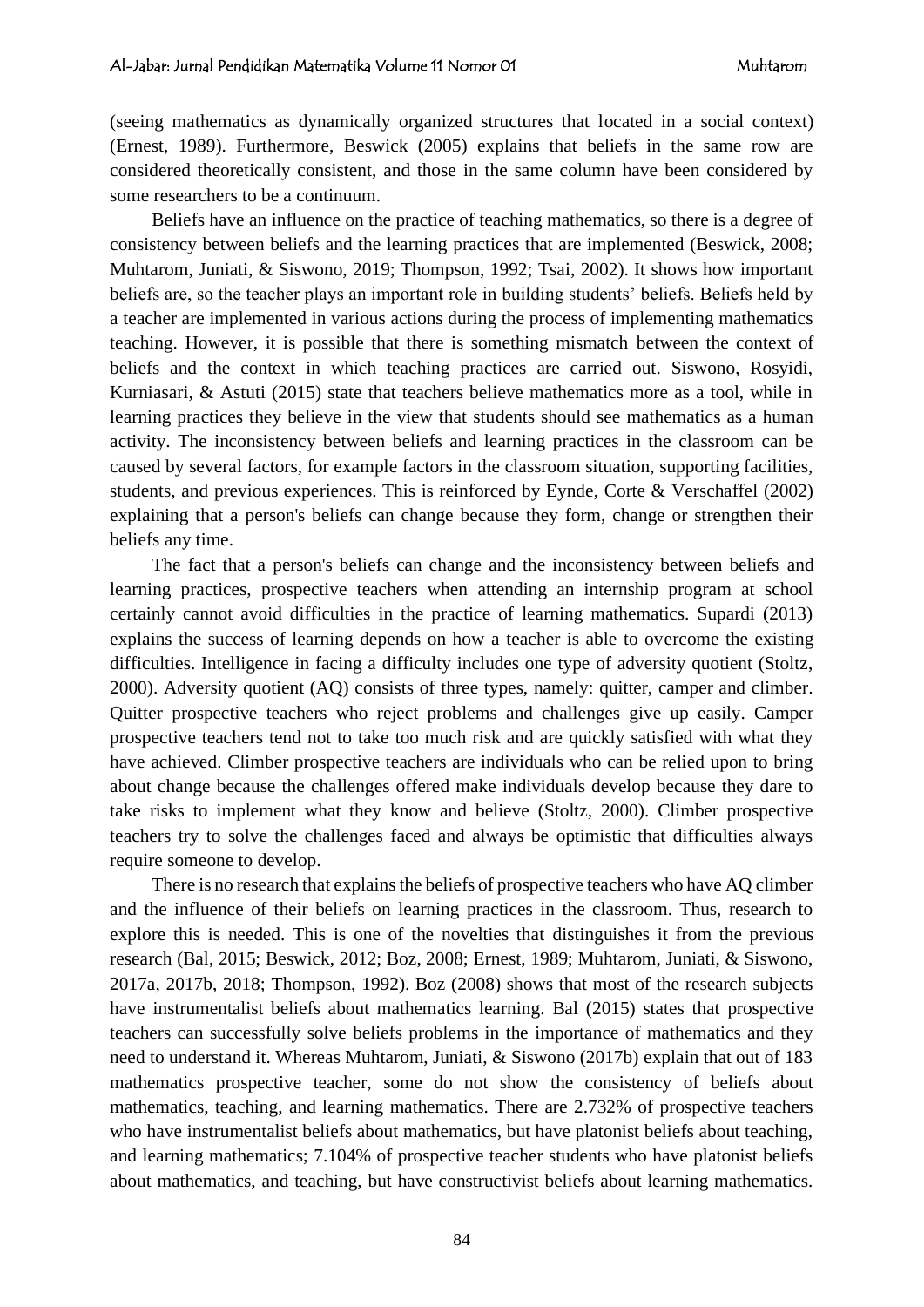None of the above researchers has conducted an AQ climber review of participants in their research. Through this research, it will be shown whether participants who have AQ climber try to resolve difficulties in learning in class and still hold on to their beliefs.

Based on the description above, the question in this research is how to describe the beliefs of prospective teachers who have AQ climber and its relationship with the practice of learning mathematics. While the purpose of this research is to describe the description of the beliefs of prospective teachers who have AQ climber and the relationship between beliefs and mathematics learning practices in the classroom.

# **the Research Methods**

#### **Participant**

The process of selecting research subjects began by giving the Adversity Response Profile (ARP) questionnaire to one hundred and twenty four mathematics prospective teachers at Universities in Semarang. The results of ARP questionnaire were processed and scores were obtained from each student. The results showed that there were only two or 1.61% of prospective teachers having the AQ climber category. Prospective teachers chosen already had experience of learning mathematics practices in schools that were indicated by having taken learning planning course, internship 1 course, and internship 2 course and were declared graduated for the three courses. They should have good communication skills based on the consideration of colleague lecturers. Furthermore, prospective selected participant were given an explanation of the description of research activities to be carried out and asked their willingness to become research participant. After listening to the researcher's explanations about the research activities, only one AQ climber prospective teachers with an ARP score of 166 was willing to become a research participant.

### **Instrument**

The instruments in this research were ARP questionnaire, semi-structured interview guidelines and observation sheets of learning practices. ARP questionnaire was used to see the AQ ability of prospective teacher that was adapted from Stoltz (2000). Interview guidelines were used to measure beliefs about the nature of mathematics, and beliefs about teaching and learning mathematics while the observation sheet was used to measure the application of AQ climber prospective teacher beliefs in learning mathematics. The results of the instrument validation were in the very valid category. While the results of the ARP questionnaire test to 163 students showed that the ARP questionnaire was reliable with a value of 0.825, so that they are proper to be used in research.

#### **Data collection**

Research data were collected through semi-structured interviews and observations of classroom learning practices. Beliefs interviews focused on obtaining data about beliefs about the nature of mathematics, and beliefs about teaching and learning mathematics, which adopted the views of Beswick (2012), Ernest (1989), and Muhtarom, Juniati, & Siswono (2019). Beliefs about the nature of mathematics is a person's mental state of mathematics as a discipline that is acknowledged as truth. While beliefs about teaching and learning mathematics is person's mental state on various types of learning approaches, the role of teachers and students in learning, activities to motivate students to learn mathematics, and how students learn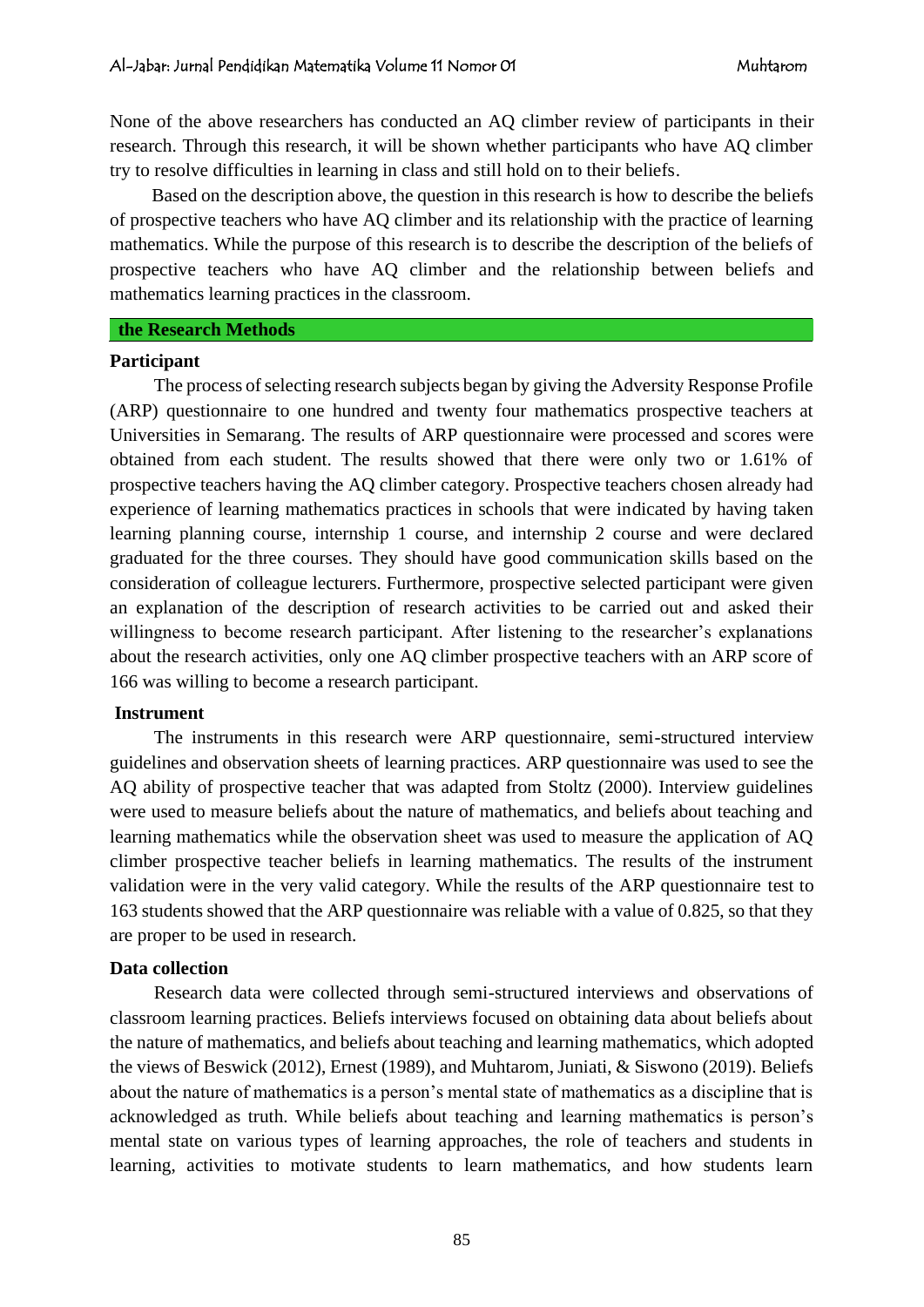mathematics. Semi-structured interviews were conducted twice, then triangulated to obtain credible data. Table 1 illustrates the examples of interview protocols used to explore the beliefs of AQ climber prospective teacher.

| <b>Research focus</b>            | <b>Research sub focus</b>      | <b>Ouestion</b>                                                            |  |  |
|----------------------------------|--------------------------------|----------------------------------------------------------------------------|--|--|
| Beliefs about                    | Definition of                  | Based on your beliefs, what is mathematics?                                |  |  |
| nature of                        | <b>Mathematics</b>             |                                                                            |  |  |
| mathematics                      | Relationship between           | What is the relationship between                                           |  |  |
|                                  | mathematics and daily<br>life  | mathematics and daily life? Elaborate!                                     |  |  |
|                                  | Development of<br>mathematical | Elaborate your belief on the development of<br>mathematics science!        |  |  |
|                                  | knowledge                      |                                                                            |  |  |
|                                  | Mathematical object            | Based on your beliefs, what is the most<br>important mathematical object?  |  |  |
| Beliefs about the<br>teaching of | Teaching approach              | Elaborate your belief on the effective<br>approach implemented in teaching |  |  |
| mathematics                      |                                | mathematics!                                                               |  |  |
|                                  | The role of teachers in        | What is the ideal role of the teacher in                                   |  |  |
|                                  | instruction                    | mathematics instruction!                                                   |  |  |
|                                  | Problem solving                | Elaborate your belief on the effective type of                             |  |  |
|                                  |                                | exercises/questions to be given to the<br>students!                        |  |  |
|                                  |                                | Who should design them, and what is the<br>source? Give your reasons!      |  |  |
|                                  | Motivation on learning         | What method do you apply to motivate the                                   |  |  |
|                                  | mathematics                    | students to learn mathematics? Elaborate!                                  |  |  |
|                                  |                                | What do you do when students think that                                    |  |  |
|                                  |                                | mathematics is not relevant to their daily                                 |  |  |
|                                  |                                | life?                                                                      |  |  |
| Beliefs about                    | Student's role                 | How should students learn mathematics?                                     |  |  |
| learning of                      |                                | What should students master to learning                                    |  |  |
| mathematics                      |                                | mathematics?                                                               |  |  |

|  | Table 1. Questions of the Semi-Structured Interview Protocol |  |
|--|--------------------------------------------------------------|--|
|  |                                                              |  |

When the AQ climber prospective teacher took part in the internship program at SMP N 6 Semarang, data collection was conducted for the practice of mathematics learning. Two learning sessions with duration 3x40 minute were recorded to obtain data about learning practices in the class. AQ climber prospective teacher taught in class VIII B of SMP Negeri 6 Semarang with the material of two-variable linear equations system.

### **Data analysis**

Videos of learning practices in the classroom were played and watched together with AQ climber prospective teacher to explore classroom learning practices. Video recordings of learning practices in class and interview videos were transcribed, then read and verified again by AQ climber prospective teacher to ensure the accuracy of the data. The data that had been verified were then coded and analyzed to illustrate the beliefs of AQ climber prospective teacher. The data analysis technique used was an interactive model consisting of three activities that occur simultaneously: data reduction, data presentation and conclusion drawing (Miles & Huberman, 1992). Data reduction is an activity that refers to the process of selecting, focusing on simplifying abstracts and transforming raw data in the field. Data presentation is to organize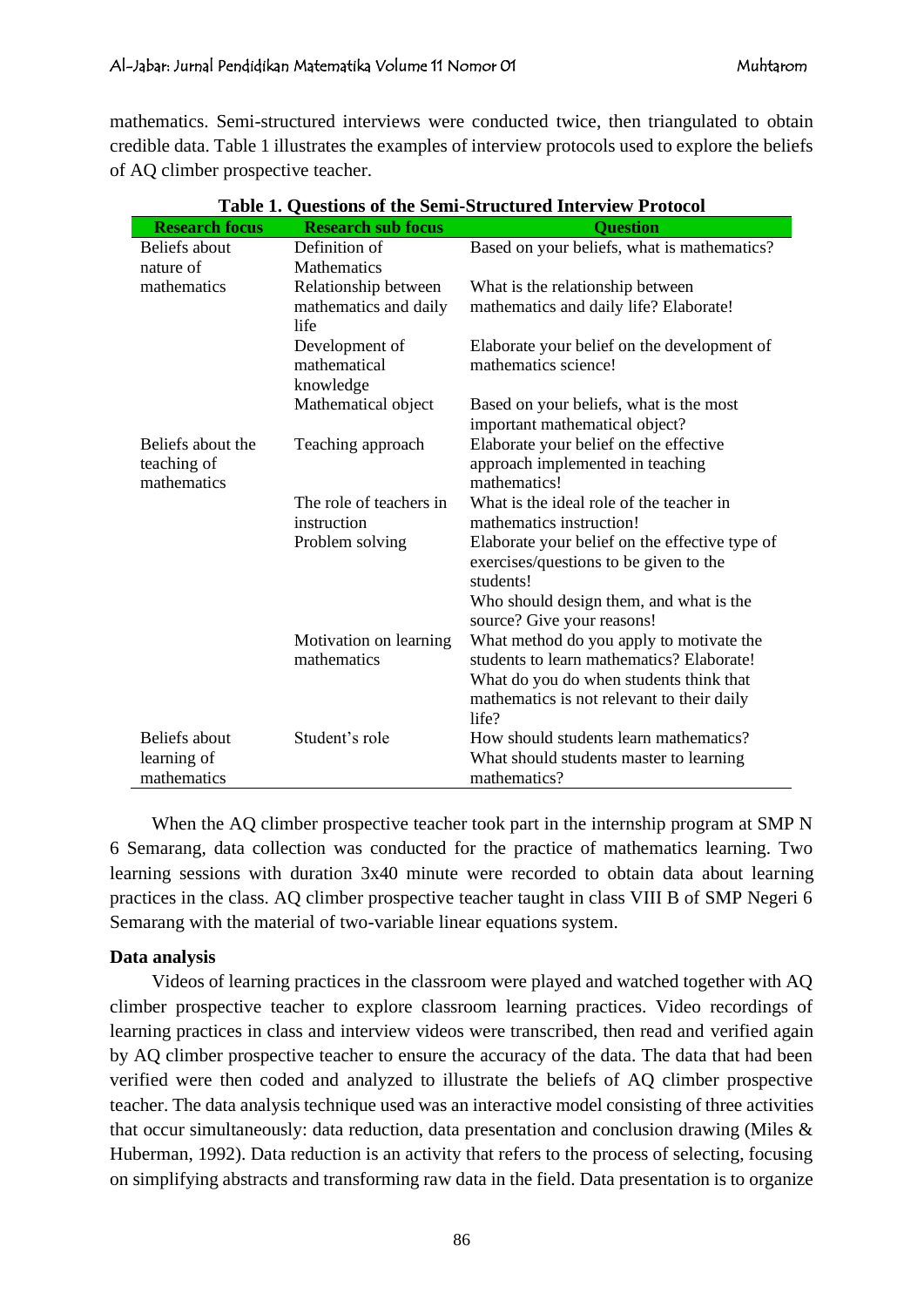data encoded through the pairing of the first data and the second data, henceforth compared so as to obtain credible data, and draw conclusions from the data that had been collected and verify conclusions about beliefs and learning practices undertaken (Miles & Huberman, 1992). These three data analysis activities are not hierarchical in nature. They are intertwined networks of interacting activities starting from before, during and after the collection of research data.

### **the Results of the Research and the Discussion**

Climber mathematics prospective teacher viewed that mathematics was created and then improved by other experts because humans always did research on the phenomena of everyday life so as to find mathematical knowledge. This is in line with the opinions of several experts such as Amirali & Halai (2010), Ernest (1989), Grigutsch, Raatz, & Törner (1998), Thompson (1992), and Viholainen, Asikainen, & Hirvonen (2014). Mathematics is a dynamic field of human creation, continues to evolve according to patterns of discovery and the results remain open to revision (Ernest, 1989), mathematics is seen as an active construction process (Grigutsch, Raatz, & Törner, 1998), mathematics is never static (Buehl & Fives, 2009). This belief is in line with his beliefs about teaching, and learning mathematics. Climber mathematics prospective teacher believed that the student center approach was appropriate to be applied in teaching mathematics. This is in line with the opinion of Barkatsas & Malone (2005), Ernest (1989), and Thompson (1992) stating that learning begins by giving problems to students. Teachers guide students, discuss to explore knowledge and find solutions, present and reinforce students' works (Felbrich, Müller, & Blömeke, 2008; Muhtarom, Juniati, & Siswono, 2019; Stipek, Givvin , Salmon, & MacGyvers, 2001).

Climber mathematics prospective teacher provided a variety of alternative student learning experiences, ensured the freedom of students to express ideas when making mathematics problems. The purpose of giving non-routine questions is to make students develop their thinking abilities more (Muhtarom, Juniati, & Siswono, 2017b). The teacher acts as a facilitator who guides students, so students find mathematical concepts and formulas with their own abilities. Facilitators can also encourage reasoning, creativity and information gathering, learning occurs when there are social interactions that involve collaborative dialogue with other students and teachers (Stipek, Givvin, Salmon, & MacGyvers, 2001), cooperativeconstructivist views (Barkatsas & Malone, 2005), and learners who are the focus rather than the content (Beswick, 2005; 2012). To ensure that students are given the freedom to explore the knowledge they have, the teacher gives non-routine problems in learning mathematics and students are also given the opportunity to make questions and solve them. Climber mathematics prospective teacher gave non-routine questions to learning practices. The following is an excerpt from the learning practices of climber mathematics prospective teacher.

Participant : Each group consists of four members (distributing student worksheets). Given:  $3kg$  Apples + 2kg Oranges = 65,000  $2kg$  Apples +  $3kg$  Oranges = 60,000 Which is more expensive, apples or oranges? Why? How much are 1kg apples and 1kg oranges? What is the price of 5kg apples and 6kg oranges?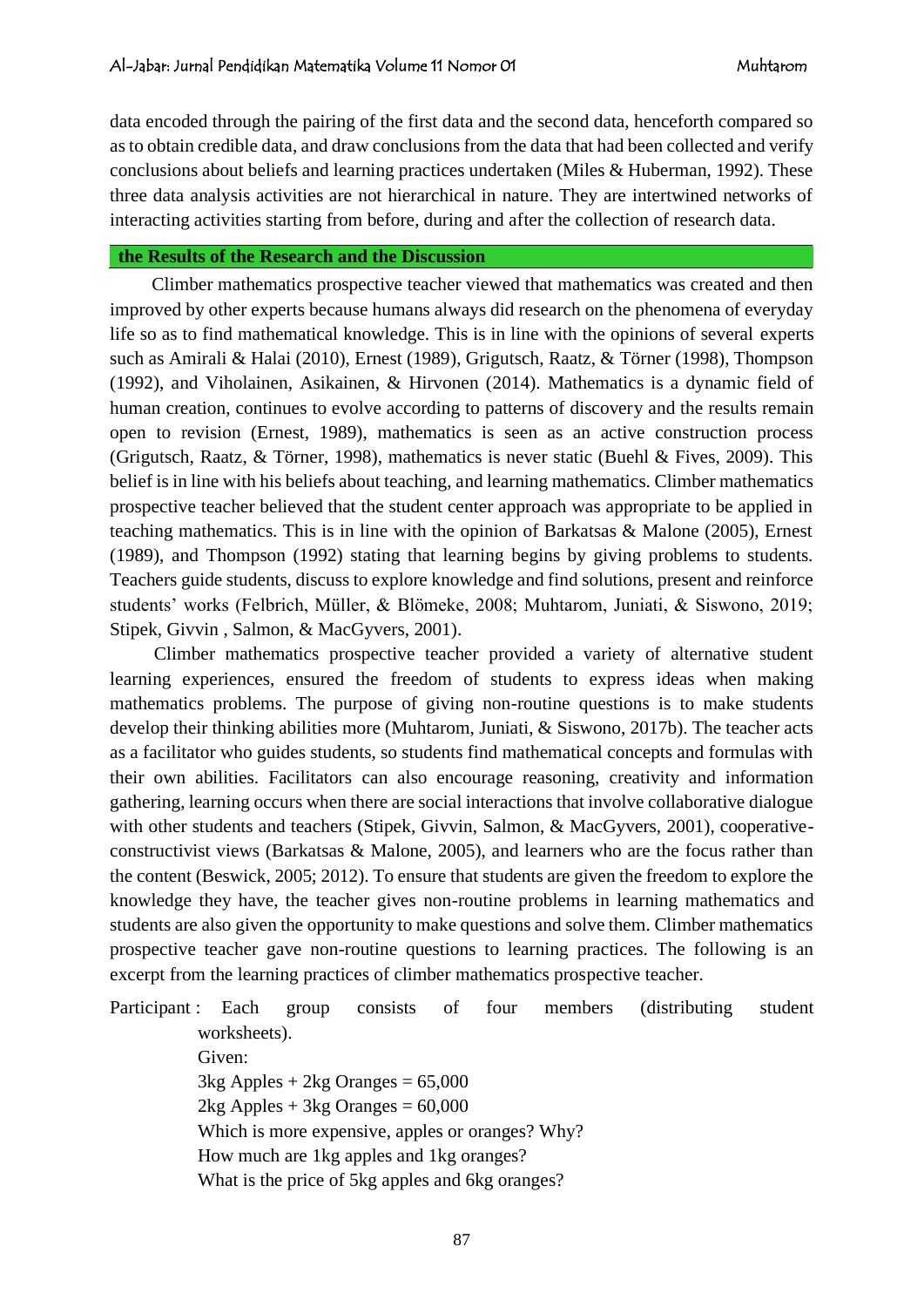Students : (Students discussed to complete the questions given)

- Participant : Please read the instructions. Make sure that each group member knows the answer, so all group members must understand it. You can do it from anywhere that you understand.
- Participant : Also notice the algebraic operation. It is easier for you to use the first completion method (Kheisa) or the second completion method (Keiza Putri). Both methods produce the same solution, namely the price of apples = 15,000, and the price of oranges = 10,000. For co-curricular assignments, please create your own problems and solve them by yourselves. Please collect it after the last hour of class.

When students experienced difficulties, climber mathematics prospective teacher did not immediately tell the answer but changed the form of the question so that it could be understood by students. The guidance process was done by providing scaffolding, so students can independently construct their understanding in completing mathematical tasks. The following are examples of assistance given to students.

- Participant : Try to understand the problem that Rp. 65,000 is the price of 3 kg apples and 2 kg oranges.
- Students : (other groups) do not understand everything.
- Participant : Pay attention to 3kg apples + 2kg oranges =  $65,000$ , and 2kg apples + 3kg oranges  $= 60,000$ . Which do you think more expensive, orange or apple?
- Student : Apples
- Participant : Why are apples more expensive?
- Student : When buying 3kg apples and 2kg 65,000 oranges, and 2kg apples + 3kg of oranges the price is less than before. Thus, in my opinion the price of apples is more expensive.
- Participant : Please do it.
- Students : (students opened student books and began to understand them)
- Participant : Pay attention on the problem, in your opinion, which is more expensive?
- Students : (some students) Apples.

Participant : What is the reason?

- Student : Based on the problem, they both are 3kg: apples and oranges, but the price of oranges is cheaper, Ma'am.
- Participant : If apples are expensive, how much are the apples?

Students : Rp. 15,000

- Participant : How do you know? And how much are the oranges?
- Students : Rp. 10,000
- Participant : How do you know? and give the reason.
- Students : (students only used trial and error) the principal is Rp. 15,000 and Rp. 10,000, if included in the problem the results are correct.
- Students : (students from other groups) the result is that 1kg apples costs Rp. 15,000
- Participant : How do you know?
- Students : Rp. 45,000 divided by 3, and 1 kg oranges are 10,000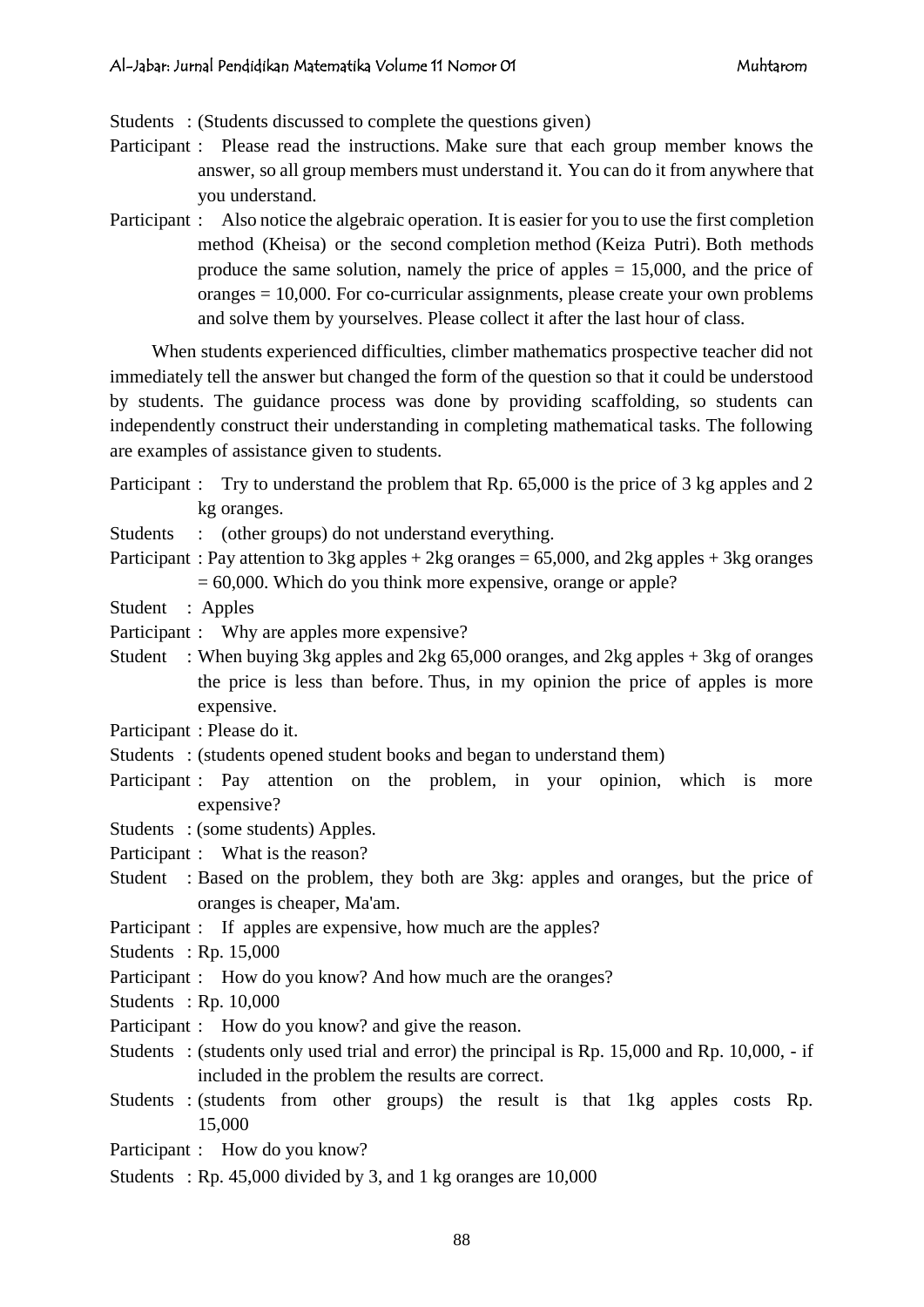Climber mathematics prospective teacher believed that in learning mathematics students had to be able to construct mathematical concepts and developed them so that they could solve varied mathematical problems. This was in line with his belief that concepts were important mathematical objects, so students could develop their understanding. This can be realized when students learn by practicing varied problems so that they can solve different problems using their own ideas, as constructivist ideas (Ernest, 1989, Thompson, 1992). Grigutsch, Raatz, & Törner, (1998) state the purpose of learning is to acquire skills in reasoning and build new things, and Beswick (2012) who views learning mathematics as an autonomous exploration of one's own interests. This beliefs was proven through two groups of students who presented the results of the questions completion using two different methods but they got the same results. One group solved the problem using reasoning, and the other group solved using the elimination method. The following is an excerpt from the learning practices of climber mathematics prospective teacher .

Participant : Kheisa's group wants to present. The others, please pay attention. Kheisa's group gets extra points .

Student : (Khesia presented the results).

To find which are more expensive: apples or oranges, we must use our reasoning. We look for the apples first,  $a =$  apple, and  $i =$  orange.

$$
3a + 2j = 65,000
$$

 $2a + 3j = 60,000$  (apparently if the number of apples goes down and the number of oranges goes up, the price goes down 5,000; this shows that the price of oranges is cheaper)

 $1a + 4i = 55,000$  (because the difference of price is 5,000)

 $0 + 5j = 50,000$  (because the difference of price is 5,000)

$$
j = 50,000 : 5
$$

 $j = 10,000$ 

Then look for the price of apples. The method is almost the same but the oranges are not bought.

 $4a + 1i = 70,000$  (the difference of price is 5,000)

 $5a + 0 = 75,000$  (the difference of price is 5,000)

 $5a = 75,000$ .

 $a = 75,000$ :  $5 = 15,000$ .

Thus, the price of apples is 15,000,- and the price of oranges is 10,000, -

In conclusion, the price of apples is more expensive because when the number of apples goes down, the price also goes down.

Climber mathematics prospective teacher believed that mathematical knowledge developed to adapt to phenomena in everyday life, then discovered concepts, mathematical formulas, and were used to solve mathematical problems and in everyday life. It had something to do with the way the prospective teacher began learning by giving contextual and realistic problems to students so that they were really close to daily life (Muhtarom, Juniati, & Siswono, 2017b). Through giving a problem, actually the prospective teacher had shown how to motivate students by giving challenging questions with difficulty level from easy to difficult (gradual),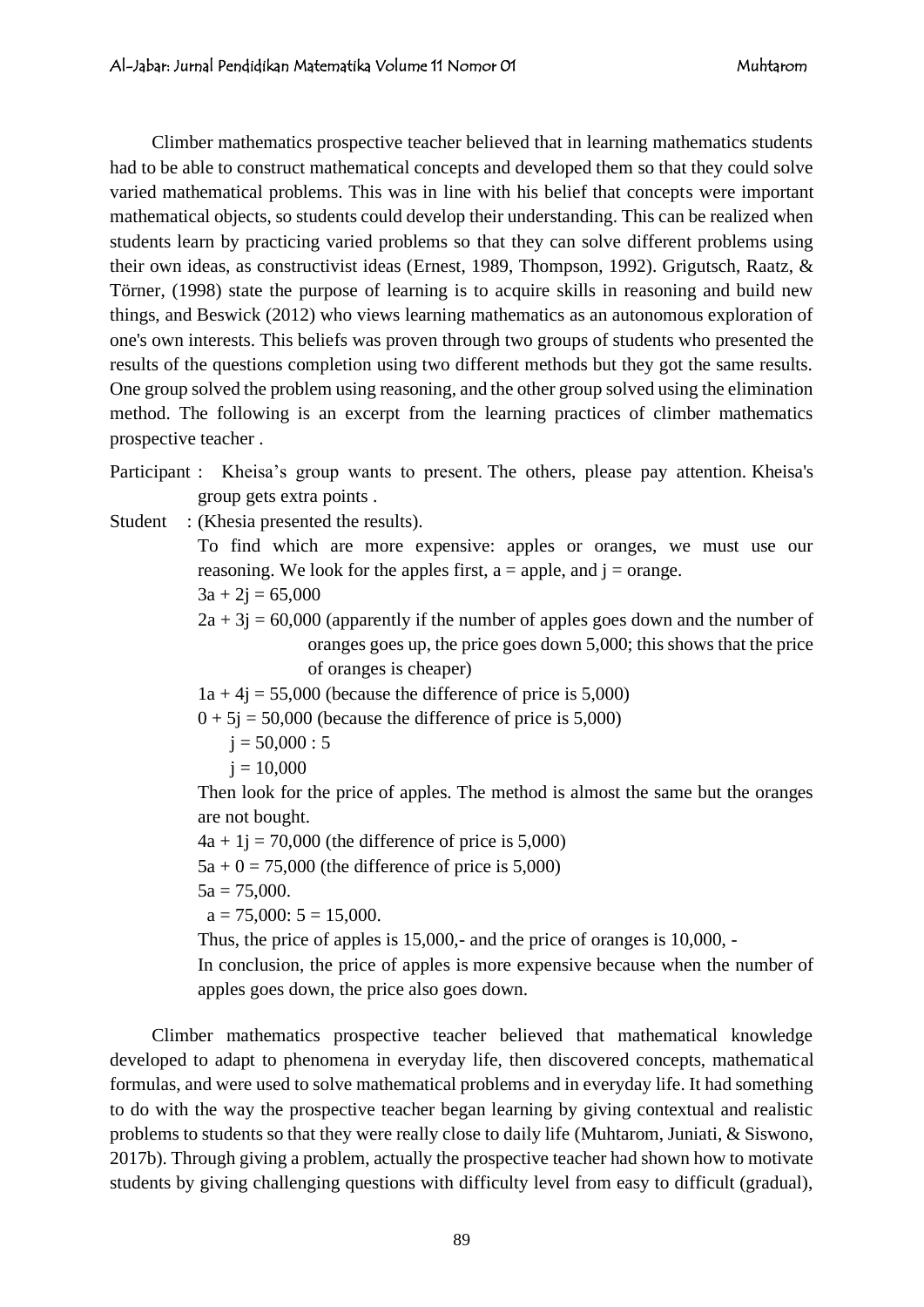and giving an understanding that mathematics was useful in everyday life. This is in line with the opinion of Stipek, Givvin, Salmon, & MacGyvers (2001) stating that the constructivist belief teacher uses motivational strategies based on substantial qualities such as loading challenges from mathematical assignments or problems. Thus, the teacher has given students the opportunity to develop solutions to mathematical problems, and allows students to play an active role in learning activities.

The climber mathematics prospective teacher provided information that the beliefs about mathematics had ever changed, which initially the climber mathematics prospective teacher believed that mathematics could become a mathematical science that could develop and be open to be revised. The influencing factors were lecturers, especially mathematics philosophy and reading books. This shows that educators have influenced students' beliefs, as Muhtarom, Juniati, & Siswono (2017b), and Muhtarom, Juniati, Siswono, & Rahmatika (2018) provide illustrations that teachers' beliefs have influenced their students' beliefs. Muhtarom, Juniati, & Siswono (2017b) and Muhtarom, Happy, Nursyahidah, & Casanova (2019) explain that the large number of mathematics prospective teachers have a platonist view, derived from the mathematics experience at school and the lecture program so far that had strengthened his belief. The climber mathematics prospective teacher also confirmed that the beliefs were based on the experience. This is in line with the opinion of Chapman (2008) that explains beliefs is a mental condition in which something is acknowledged true by someone, even though other people do not acknowledge the truth, something that is considered true, and it can come from experience, either real or just imagined.

#### **Conclusion and Suggestion**

The results of the research indicate the consistency of the beliefs of climber prospective teacher about mathematics, beliefs about teaching mathematics and learning mathematics. The beliefs of climber mathematics prospective teacher are in line with the view that mathematics is something dynamic, namely space for creation, human inventions that develop continuously, teaching mathematics is students centered through problem providing or problem solving, and learning is as a construction of active understanding of students to build knowledge. What is believed by the climber prospective teacher has become a value for him so that it is really implemented in mathematics teaching activities in the classroom. The next interesting thing that needs to be explained is how the beliefs of camper and quitter prospective teachers, as well as the impact of the beliefs on mathematics teaching practices in the classroom.

#### **References**

- Amirali, M., & Halai, A. (2010). Teachers' knowledge about the nature of mathematics: A Survey of Secondary school teachers in Karachi, Pakistan. *Bulletin of Education and Research, 32(2), 45-61.*
- Bal, A. P. (2015). Examination of the mathematical problem-solving beliefs and success levels of primary school teacher candidates through the variables of mathematical success and gender. *Educational Sciences: Theory and Practice*, 15(5), 1373-1390.
- Barkatsas, A. T., & Malone, J. (2005). A typology of mathematics teachers' beliefs about teaching and learning mathematics and instructional practices. *Mathematics Education Research Journal*, *17*(2), 69–90. https://doi.org/10.1007/BF03217416.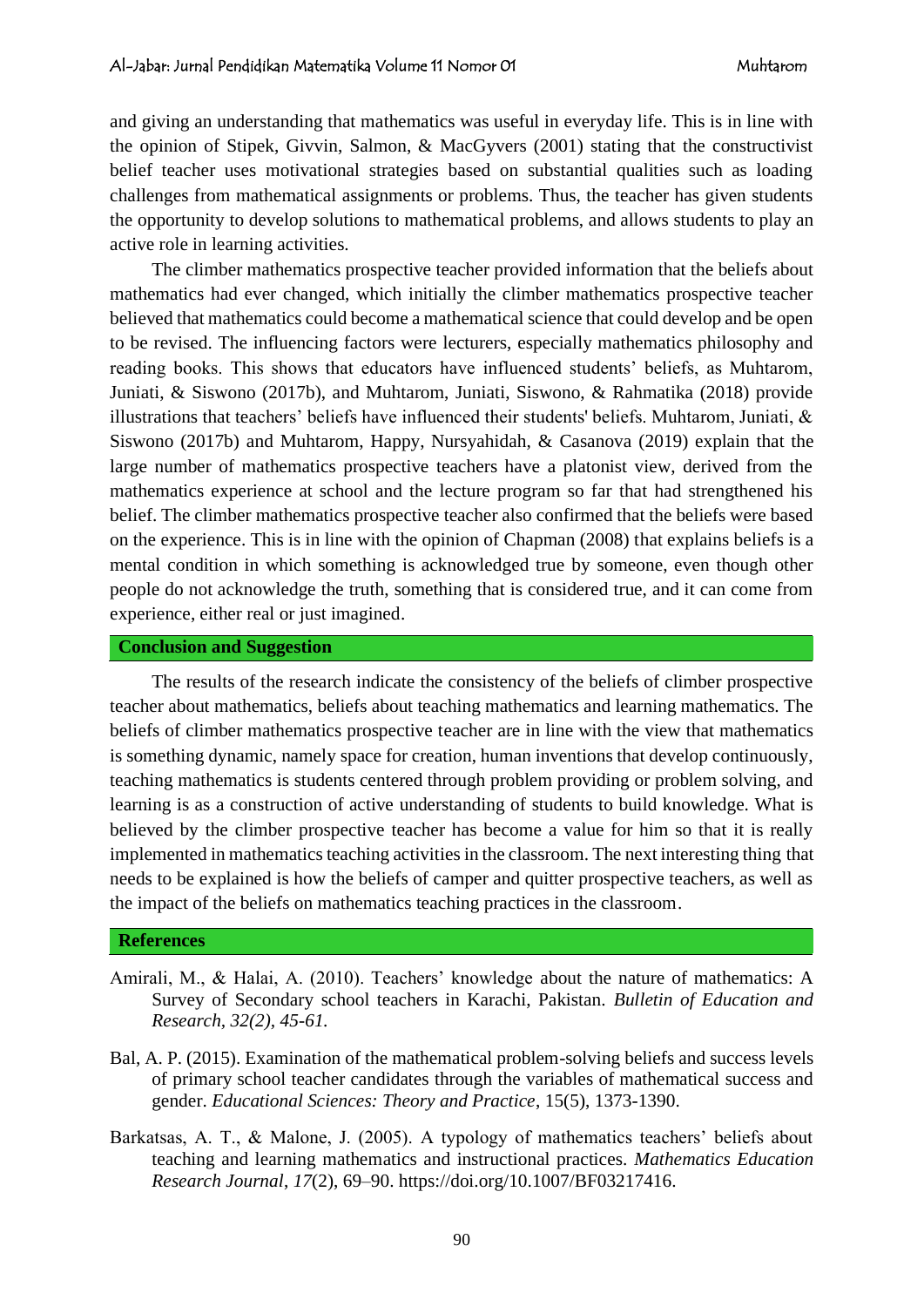- Beswick, K. (2005). The beliefs/practice connection in broadly defined contexts. *Mathematics Education Research Journal*, *17*(2), 39–68. https://doi.org/10.1007/BF03217415.
- Beswick, K. (2008). Influencing teachers' beliefs about teaching mathematics for numeracy to students with mathematics learning difficulties. *Mathematics Teacher Education and Development,* 9, 3-20. [https://eric.ed.gov/?id=EJ822098.](https://eric.ed.gov/?id=EJ822098)
- Beswick, K. (2012). Teachers' beliefs about school mathematics and mathematicians' mathematics and their relationship to practice. *Educational Studies in Mathematics*, *79*(1), 127–147. https://doi.org/10.1007/s10649-011-9333-2.
- Borg, M. (2001). Teachers' belief. [Online]. *ELT Journal*, 55(2).
- Boz, N. (2008). Turkish pre-service mathematics teachers' beliefs about nature of mathematics teaching. *Australian Journal of Teacher Education*, *33*(5), 66-80.
- Buehl, M. M., & Fives, H. (2009). Exploring teachers' beliefs about teaching knowledge: Where does it come from? Does it change? *The Journal of Experimental Education, 77*(4), 367–408. https://doi.org/10.3200/JEXE.77.4.367-408.
- Chapman, O. (2008). *Self-study in mathematics teacher education*. In Symposium on the Occasion of the 100<sup>th</sup> Anniversary of ICMI, Rome (Italy).
- Dossey, J. A., McCrone, S. S., & O'Sullivan, C. (2006). Problem solving in the PISA and TIMSS 2003 assessments. *Technical Report NCES 2007-049*. Washington DC: US Department of Education.
- Ernest, P. (1989). The impact of beliefs on the teaching of mathematics*. Science and Technology Education*, *35*, 99-101.
- Eynde, P., Corte, E.D., & Verschaffel, L. (2002). Framing students' mathematics-related belief. a quest for conseptual clarity and a comprehensive categorization. In Gilah, L. C., Erkki, P., & Gunter, T. (Ed). *Belief: A hidden variable in mathematics education?.* Dordrecht: Kluwer Academic Publishers.
- Felbrich, A., Müller, C., & Blömeke, S. (2008). Epistemological beliefs concerning the nature of mathematics among teacher educators and teacher education students in mathematics. *ZDM Mathematics Education*, 40(5), 763-776.
- Grigutsch, S., Raatz, U., & Törner, G. (1998). Einstellungen gegenüber mathematik bei mathematiklehrern. *Journal Für Mathematik-Didaktik*, *19*(1), 3–45.
- Leder, G. C., & Forgasz, H. J. (2002). Measuring mathematical belief and their impact on the learning of mathematics: A new approach. . In Gilah, L. C., Erkki, P., & Gunter, T. (Ed). *Beliefs: A hidden variable in mathematics education*? Dordrecht: Kluwer Academic Publisher.
- Miles, M., & Huberman, A. M. (1992). Analisis data kualitatif: buku sumber tantang metodemetode baru. Jakarta: UI Press.
- Muhtarom, M., Happy, N., Nursyahidah, F., & Casanova, A. (2019). Pre-Service Teacher's Beliefs and Knowledge about Mathematics. *Al-Jabar: Jurnal Pendidikan Matematika*, 10(1), 101-110.